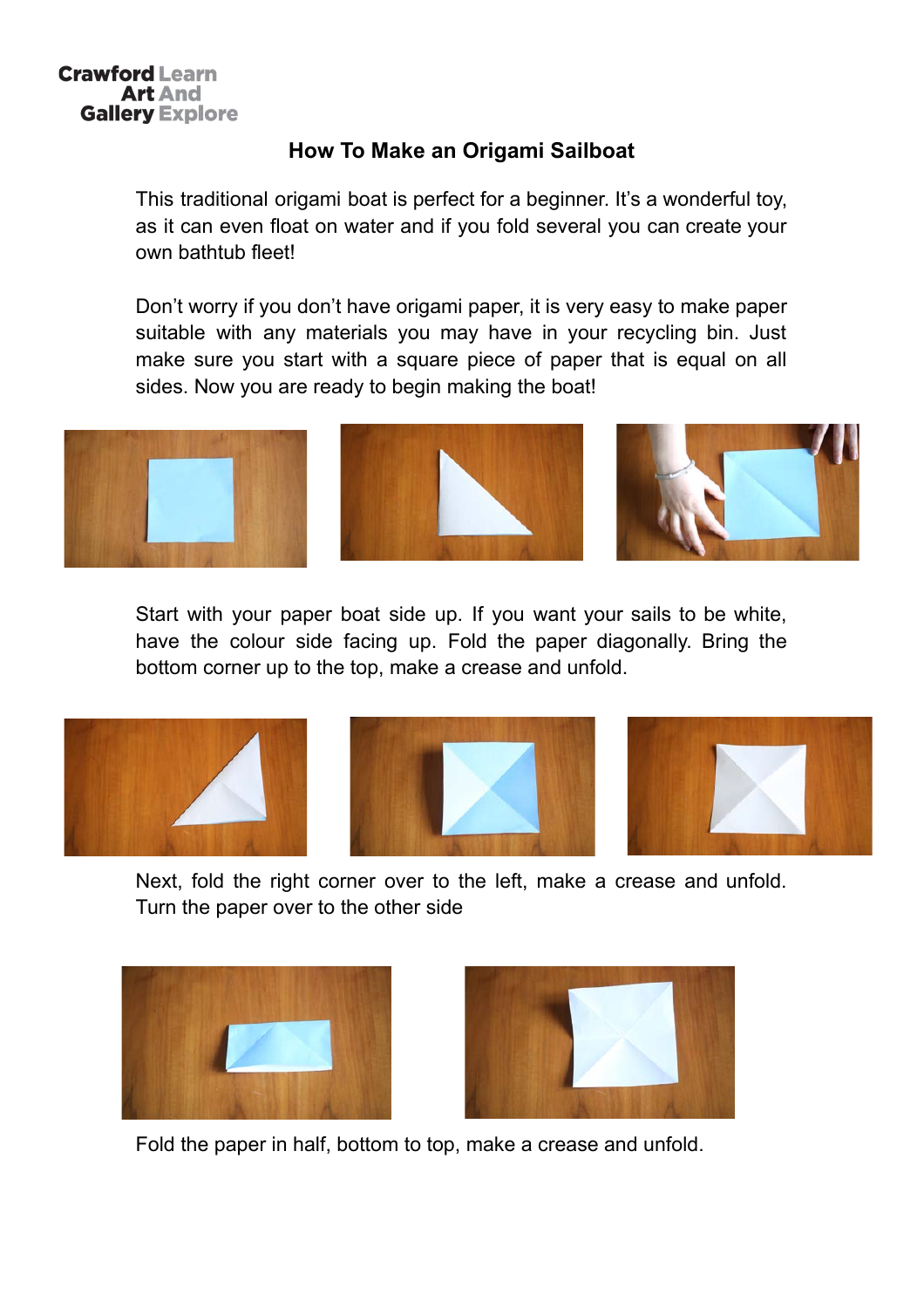



Fold the paper in half, right to left, make a crease and unfold.



Turn the paper to make a diamond. Making sure the paper is still white-side up, fold the top and bottom corners to the central crease, to make two triangles. Bring the left and right corners inwards towards the top, and then collapse the model as shown.





Fold the left sail down to the bottom, and then fold it back up. Leave about a centimetre overlap. Tuck the overlap into the pocket of the boat by gently opening it





Turn the boat over, and fold the bottom corner up to the centre. This will be the stand. Turn the model over and you're finished!

Text from: www.thesprucecrafts.com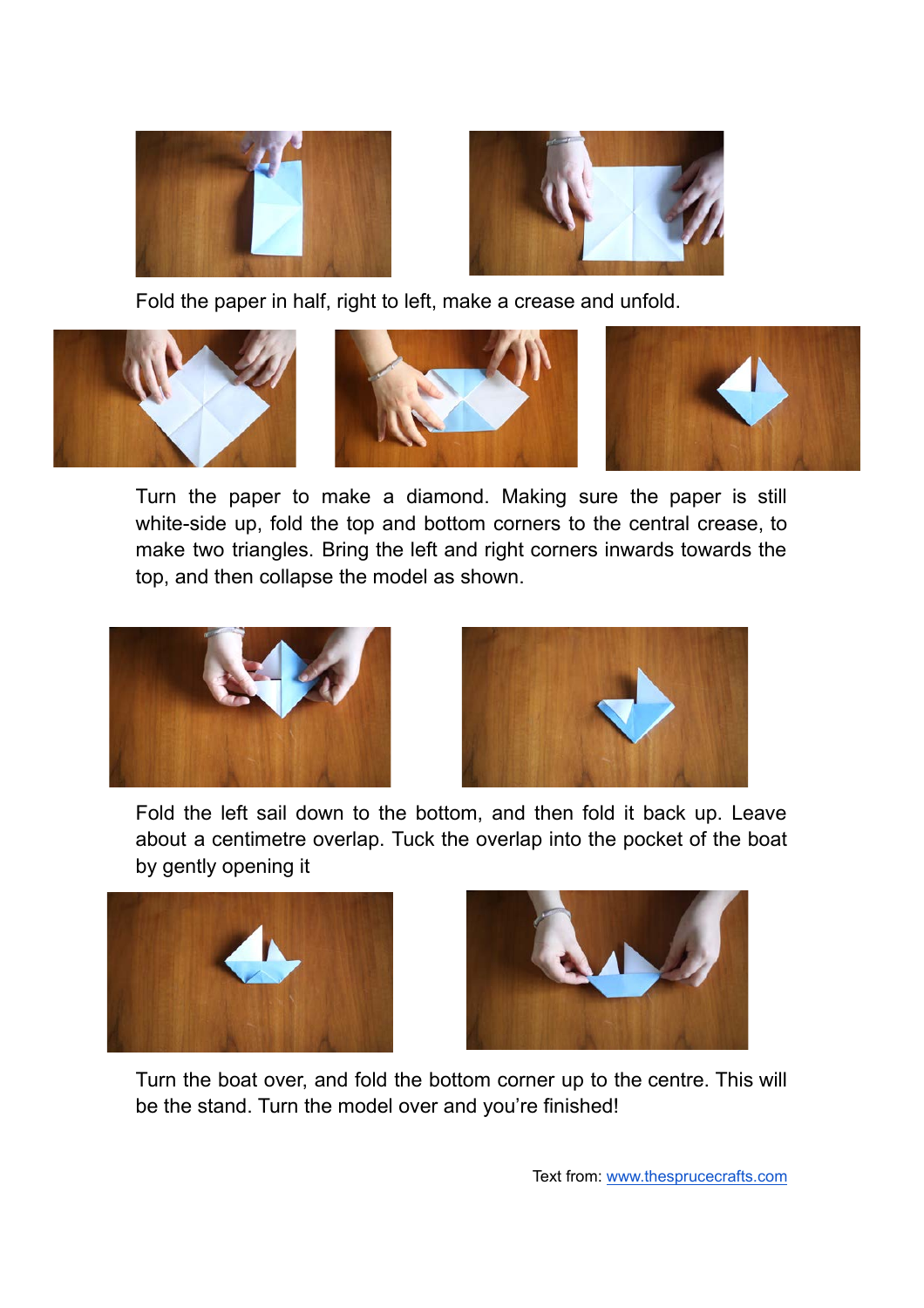## How to Make an Origami Boat

This next origami fold is traditionally used for serving loose tea but we think it makes a great boat. We challenge you to see how many rocks you can fit in your boat before it capsizes!





Start with your square piece of paper on the side you would like the boat to be. Fold your paper in half, from bottom to top, and make a crease.





Fold the paper in half again and make a crease. Unfold the paper back to the end of step one.





On the bottom right hand side fold a small triangle, using both sheets of paper, up to the halfway line and make a crease. On the top right hand side fold a small triangle, using one sheet of paper, down to the halfway line and make a crease.





Repeat the last two steps on the left hand side. Fold the top half of the page down and make a crease.